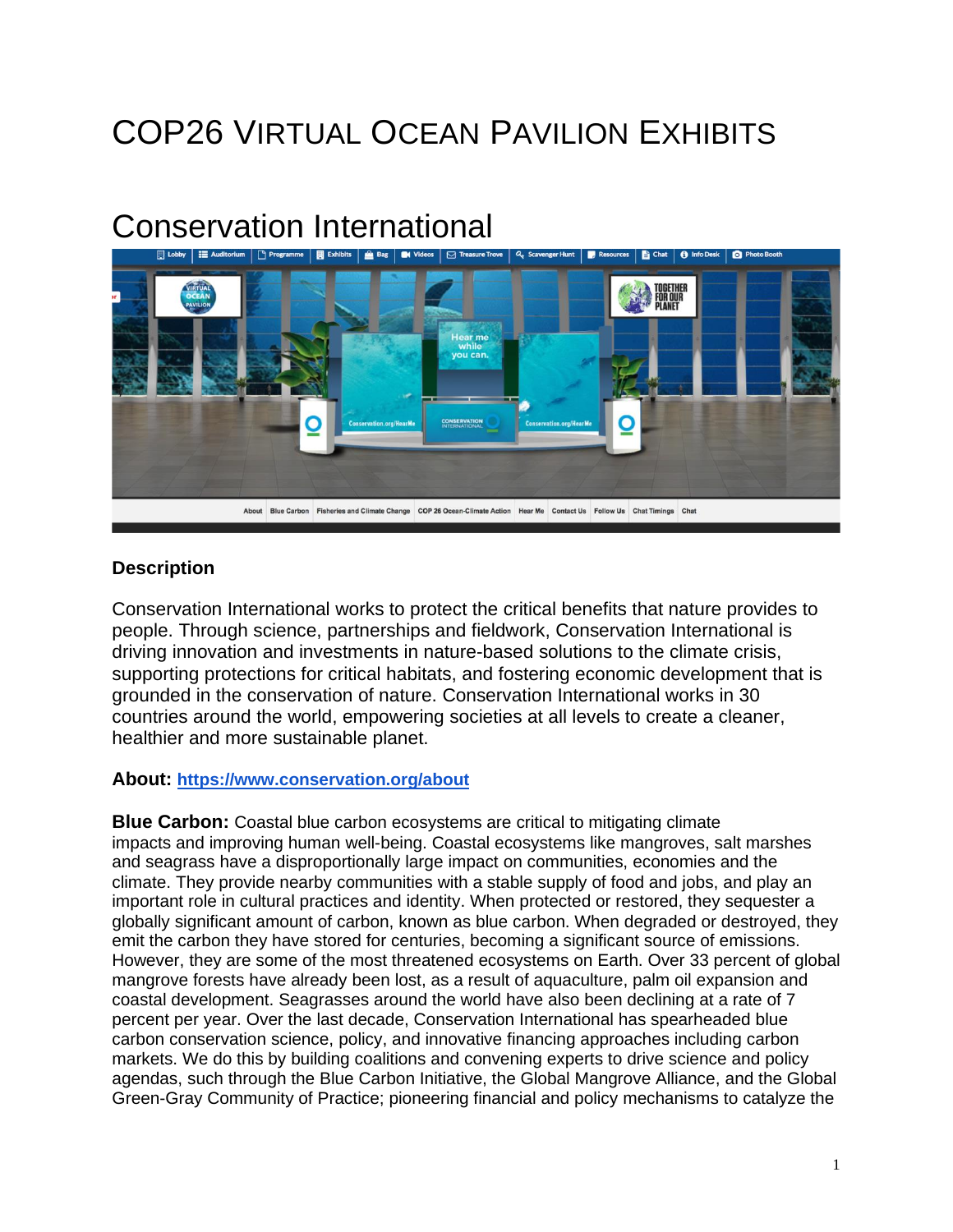conservation and restoration of coastal ecosystems for climate change benefits; ensuring the inclusion of coastal ecosystems in international policy fora such as the UNFCCC; and providing governments with the tools to implement their commitments on the ground. Our recently published paper, Blue Carbon: Integrating Ocean Ecosystems in Global Climate Action, provides an overview of blue carbon ecosystems and how they contribute to climate change mitigation and adaptation. For more information, visit

**<https://www.conservation.org/events/un-climate-negotiations-2021>**

**Fisheries and Climate Change:** Climate change is ocean change. This is a reality that has escaped much of the world's attention. The ocean and the atmosphere work together in one connected system to regulate our planet, and changes to one have dramatic effects on the other. Though the ocean has absorbed 93 percent of the heat generated by industrial-era CO2 emissions and captured nearly 30 percent of the carbon dioxide released into the atmosphere every year, it has not done so without consequence. Today's ocean is warmer and more acidic, sea levels are rising, and extreme flooding events are occurring annually, with dramatic and long-lasting impacts on life in the ocean and coastal communities. By the end of the century, most of the low-lying regions around the world may face adaptation limits as sea levels continue to rise.  

**Warming waters threaten tuna-dependent economies in the Pacific:** Global warming is expected to progressively push tuna populations from the waters of 10 Pacific Small Island Developing States (SIDS)\* into the high seas, disrupting island economies. This is a climate justice issue (https://www.conservation.org/blog [/shifting-tuna-populations-could-trigger-climate](https://www.conservation.org/blog/shifting-tuna-populations-could-trigger-climate-justice-issue-study)[justice-issue-study\)](https://www.conservation.org/blog/shifting-tuna-populations-could-trigger-climate-justice-issue-study). Pacific SIDS make negligible contributions to greenhouse gas emissions, but will lose substantial government revenue, on average 37 percent, as tuna shift from their waters. Limiting global warming is vital to stopping this climate injustice. For the Pacific SIDs, there must be negotiations around how they can maintain the benefits they receive from tuna as climate changes their habitat. This was realized through a recent multi-disciplinary study which used robust modelling that demonstrates that, if ocean warming continues at current rates, the tuna catch in the combined waters of the 10 Pacific SIDS is expected to decline by an average of 20 percent by 2050.

For more information, visit: **[conservation.org/tuna](http://conservation.org/tuna)**

Related studies:

For 1.2 billion people living in the tropics, basic human needs depend on nature [\(https://www.conservation.org/press-releases/2021/10/04/study-for-1.2-billion-people-living-in](https://www.conservation.org/press-releases/2021/10/04/study-for-1.2-billion-people-living-in-the-tropics-basic-human-needs-depend-on-nature)[the-tropics-basic-human-needs-depend-on-nature\)](https://www.conservation.org/press-releases/2021/10/04/study-for-1.2-billion-people-living-in-the-tropics-basic-human-needs-depend-on-nature)

Warming waters threaten tuna-dependent economies in the Pacific

[\(https://www.conservation.org/press-releases/2021/07/29/study-warming-waters-threaten-tuna](https://www.conservation.org/press-releases/2021/07/29/study-warming-waters-threaten-tuna-dependent-economies-in-the-pacific)[dependent-economies-in-the-pacific\)](https://www.conservation.org/press-releases/2021/07/29/study-warming-waters-threaten-tuna-dependent-economies-in-the-pacific)

Shifting tuna populations could trigger 'climate justice issue'

[\(https://www.conservation.org/blog/shifting-tuna-populations-could-trigger-climate-justice-issue](https://www.conservation.org/blog/shifting-tuna-populations-could-trigger-climate-justice-issue-study)[study\)](https://www.conservation.org/blog/shifting-tuna-populations-could-trigger-climate-justice-issue-study)

\*The 10 SIDs included in this study are: Cook Islands, Federated States of Micronesia, Kiribati, Marshall Islands, Nauru, Palau, Papua New Guinea, Solomon Islands, Tokelau and Tuvalu.

**COP 26 Ocean-Climate Action:** Climate health and ocean health are closely linked. The ocean plays a critical role in the global carbon cycle, and healthy ocean ecosystems, including mangroves, seagrasses, and tidal marshes, are vital for climate adaptation and coastal resilience. Conservation International has been working within the United Nations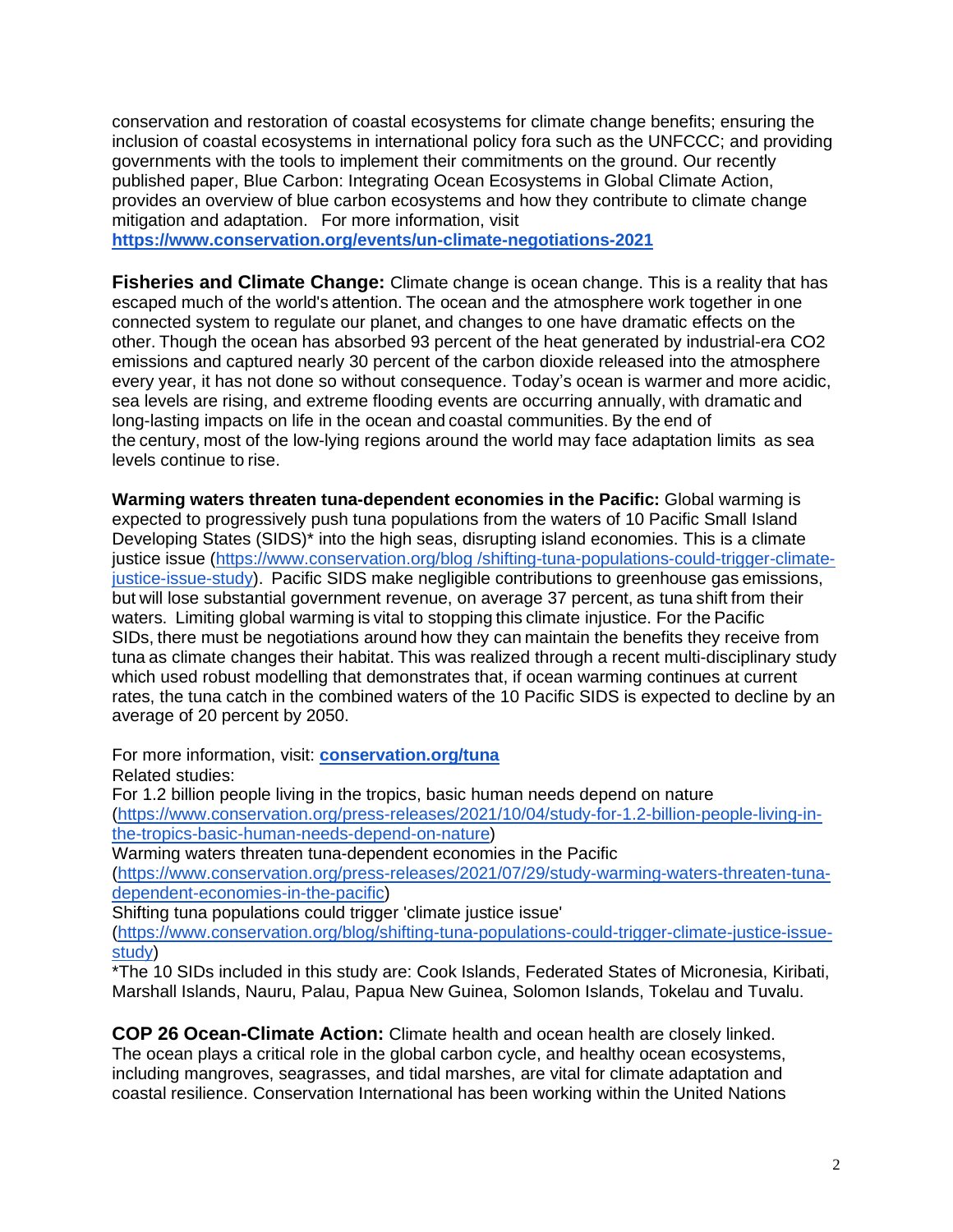Framework Convention of Climate Change (UNFCCC) to ensure the integration of blue carbon into climate strategies for mitigating and adapting to climate change.

At COP 26, Parties have a unique opportunity to strengthen and advance ocean-climate action under the UNFCCC. Building on the Ocean-Climate Dialogue: Options for strengthening action on the ocean under the UNFCCC [\(http://www.conservation.org/UNFCCC](http://www.conservation.org/UNFCCC-ocean-climate-options) -ocean-climate[options\)](http://www.conservation.org/UNFCCC-ocean-climate-options). Of these recommendations, Parties may especially wish to strive for: Strengthened finance for ocean-climate action. Countries can increase and accelerate climate finance flows to coastal and marine ecosystems through all sources—public and private, market and nonmarket. To this end, Parties could call on the relevant bodies, including the Standing Committee on Finance, to explore the extent of finance flows and gaps for coastal and marine nature-based solutions, as well as identify actionable opportunities to increase needed finance flows. Incorporation of ocean-climate issues in scientific processes. Parties can prioritize oceanrelated assessments as part of the Global Stocktake process and increase the development of relevant and actionable science on the ocean and climate through the work on Research and Systematic Observation. Establishment of a formal and regular forum for continued dialogue on the ocean-climate nexus. Formal, regular discussions through a recurring dialogue would allow countries and stakeholders to exchange on lessons learned, challenges faced, and opportunities to take action for climate mitigation and adaptation. Ocean ecosystems are part of the solution. Our recently published paper, Blue Carbon: Integrating Ocean Ecosystems in Global Climate Action [\(http://www.conservation.org/blue-carbon-climate-action\)](http://www.conservation.org/blue-carbon-climate-action), provides an overview of blue carbon ecosystems and how they contribute to climate change mitigation and adaptation.

For more information, visit: conservation.org/UNFCCC

## **Hear Me: <https://www.conservation.org/HearMe>**

## **Videos**

- 1. What on Earth is Blue Carbon?: [https://www.youtube.com/watch?v=ITwPDs2LdcU&ab\\_channel=ConservationInt](https://www.youtube.com/watch?v=ITwPDs2LdcU&ab_channel=ConservationInternational) [ernational](https://www.youtube.com/watch?v=ITwPDs2LdcU&ab_channel=ConservationInternational)
- 2. Samoa to Manage 100% and Protect 30% of Ocean: [https://youtu.be/](https://youtu.be/-b6VTFPiQyA) [b6VTFPiQyA](https://youtu.be/-b6VTFPiQyA)
- 3. Conservation International Hawaiʻi | Return to an Abundant Ocean: <https://youtu.be/F3xdvw16dls>
- 4. About CI: [https://www.youtube.com/watch?v=hp\\_toAX2bY0](https://www.youtube.com/watch?v=hp_toAX2bY0)
- 5. Vida Manglar: A Blue Carbon Initiative in Colombia: https://www.youtube.com/watch?v=CqTjqycrB1o&ab\_channel=ConservaciónInte [rnacionalColombia](https://www.youtube.com/watch?v=CqTjgycrB1o&ab_channel=Conservaci%25C3%25B3nInternacionalColombia)
- 6. Warming waters threaten tuna-dependent economies in the Pacific: <https://www.youtube.com/watch?v=xGS-wHRg3QM>
- 7. Guardians: [https://www.conservation.org/video?ytVideoId=Kmh5HmwIvRc/%20Youtube:%20](https://www.conservation.org/video?ytVideoId=Kmh5HmwIvRc/%2520Youtube:%2520https://youtu.be/Kmh5HmwIvRc) [https://youtu.be/Kmh5HmwIvRc](https://www.conservation.org/video?ytVideoId=Kmh5HmwIvRc/%2520Youtube:%2520https://youtu.be/Kmh5HmwIvRc)
- 8. Voyaging for Our People and Our Ocean: <https://youtu.be/CINkeDuxSFI>
- 9. A New Lifeline for the World's Mangrove Forests[?https://youtu.be/YGiUdWnKh7I](https://youtu.be/YGiUdWnKh7I)
- 10.Taking on a Scourge of the Seas: Ghost Nets: <https://youtu.be/DOuNM7lKoEY>